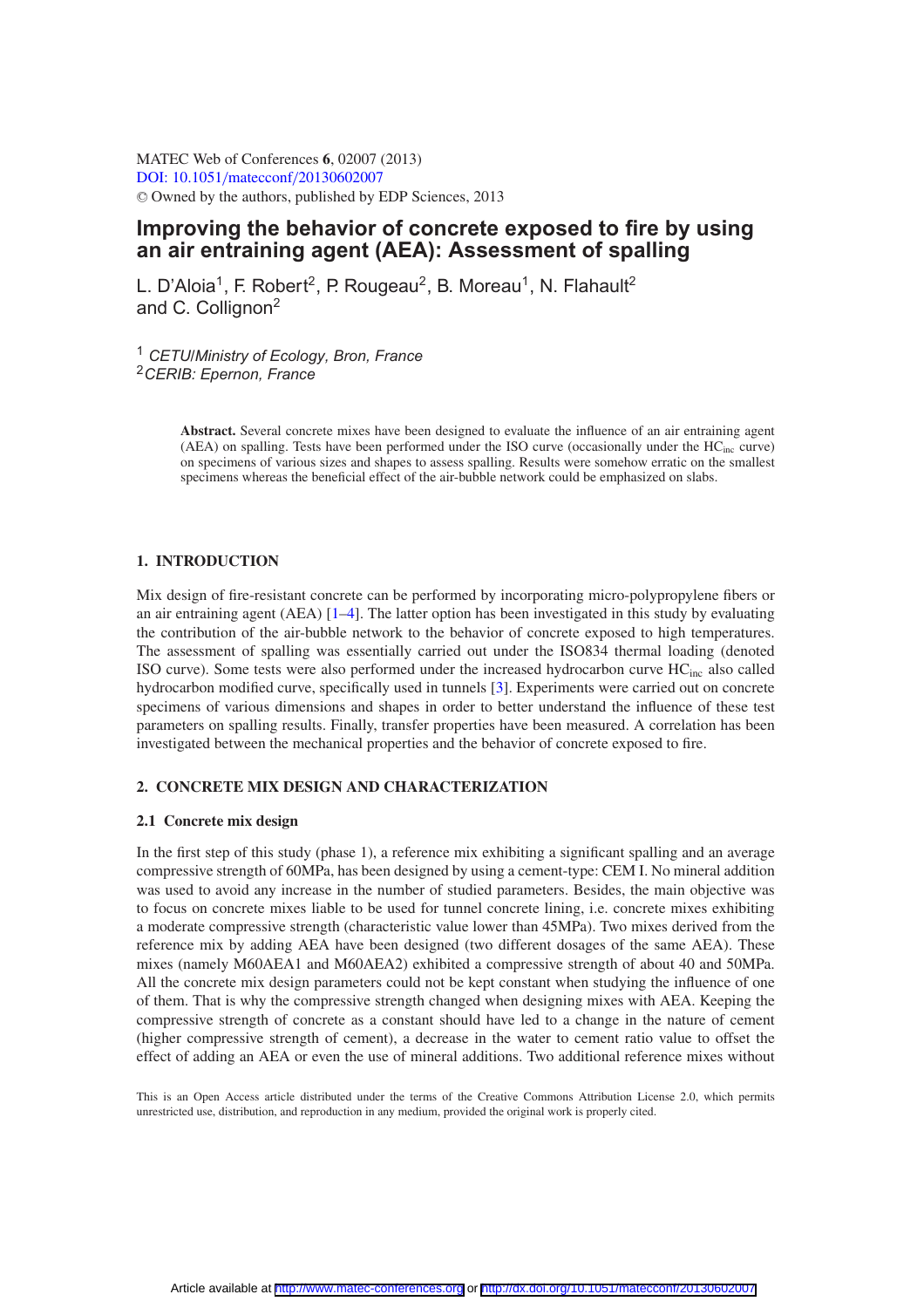<span id="page-1-0"></span>

| For 1m <sub>3</sub>                                                 | <b>M60</b> | M60AEA1 | M60AEA2 |
|---------------------------------------------------------------------|------------|---------|---------|
| Cement: CEM I Le Teil $(kg/m3)$                                     | 370        | 352     | 339     |
| Coarse aggregates: Bathonian $6.3/14$ (kg/m <sup>3</sup> )          | 821        | 780     | 751     |
| Sand: Bathonian $0/6.3$ (kg/m <sup>3</sup> )                        | 1 0 0 3    | 953     | 918     |
| Superplasticizer (BASF Sky 537) $(kg/m3)$                           | 3.55       | 3.37    | 3.25    |
| Air entraining agent (AEA) BASF MicroAir $104$ (kg/m <sup>3</sup> ) |            | 18.86   | 35.98   |
| Total water                                                         | 193        | 184     | 177     |
| W/c                                                                 | 0.46       | 0.46    | 0.46    |
| $Slump$ (cm)                                                        | 16         | 17.5    | 19      |
| Air-entrained $(\% )$                                               | 1.3        | 4.9     | 7.2     |
| Specific weight $(kg/m3)$                                           | 2389       | 2269    | 2185    |

<span id="page-1-1"></span>**Table 2.** Characterization of the 3 concrete mixes (tests performed on hardened concrete, including transfer properties) – Phase 1.

|                                                 | <b>M60</b> | <b>M60 AEA1</b> | <b>M60 AEA2</b> |
|-------------------------------------------------|------------|-----------------|-----------------|
| Compressive strength $11x22cm^2$ cylinders      |            |                 |                 |
| according to different curing conditions*:      |            |                 |                 |
| $f_{cm}$ 7d (6 days water curing))              | 50.5       | 38.5            | 34              |
| $f_{cm}$ 28d (water curing)                     | 60         | 45              | 38.5            |
| $f_{cm}$ 90d (water curing)                     | 64.5       | 49.5            | 42              |
| $f_{cm}$ 28d (6 days water curing, then 50% RH) | 58.5       | 45              | 41.5            |
| $f_{cm}$ 91d (6 days water curing, then 50% RH) | 56.5       | 46              | 40.5            |
| Water porosity (NF P 18-459) $(\%):$            |            |                 |                 |
| 3 months / 12 months                            | 14.2/14.8  | 14.3/14.6       | 14.2/15         |
| Gas permeability $(10-16 \text{ m}^2)$ (AFREM   |            |                 |                 |
| method)/Saturation rate $(\% )$ :               |            |                 |                 |
| 7 days                                          | 0.33/15.52 | 1.01/6.24       | 0.57/4.74       |
| 28 days                                         | 0.39/1.55  | 1.70/1.48       | 1.50/0.81       |
| >28 days, drying to constant mass               | 0.79/0     | 3.06/0          | 2.70/0          |
| Mercury porosity (GranDuBé) / total             | 13.2       | 15.2            | 15.4            |
| porosity $(\%):$                                |            |                 |                 |
| Spacing factor - L $(ASTM C457)$ ( $\mu$ m):    |            | 161             | 95              |

*\*: Removal from mold after 24 hours / RH: Relative Hygrometry.*

AEA have been designed in the second step of this study (phase 2). Their compressive strengths are close to those of M60AEA1 and M60AEA2. Designing these mixes (namely M52 and M43) enabled to distinguish both the contribution of the air-bubble network and that of a change in the paste porosity induced by an increase in the water to cement ratio (w/c).

### **2.2 Characterization of concrete mixes designed in phase 1**

The main features of concrete mixes have been measured. Slump test, air content and specific weight have been measured on fresh concrete whereas 28-day and 90-day strengths, mercury porosimetry, water porosity, gas permeability and spacing factor have been measured on hardened concrete. Results are shown in Tables [1](#page-1-0) and [2](#page-1-1) and also in Figure [1.](#page-2-0)

On the basis of these results, as it could be expected, the following conclusions could be drawn:

- The greater the dosage of AEA, the lower the spacing factor: 161µm for M60AEA1 and 95 µm for M60AEA2;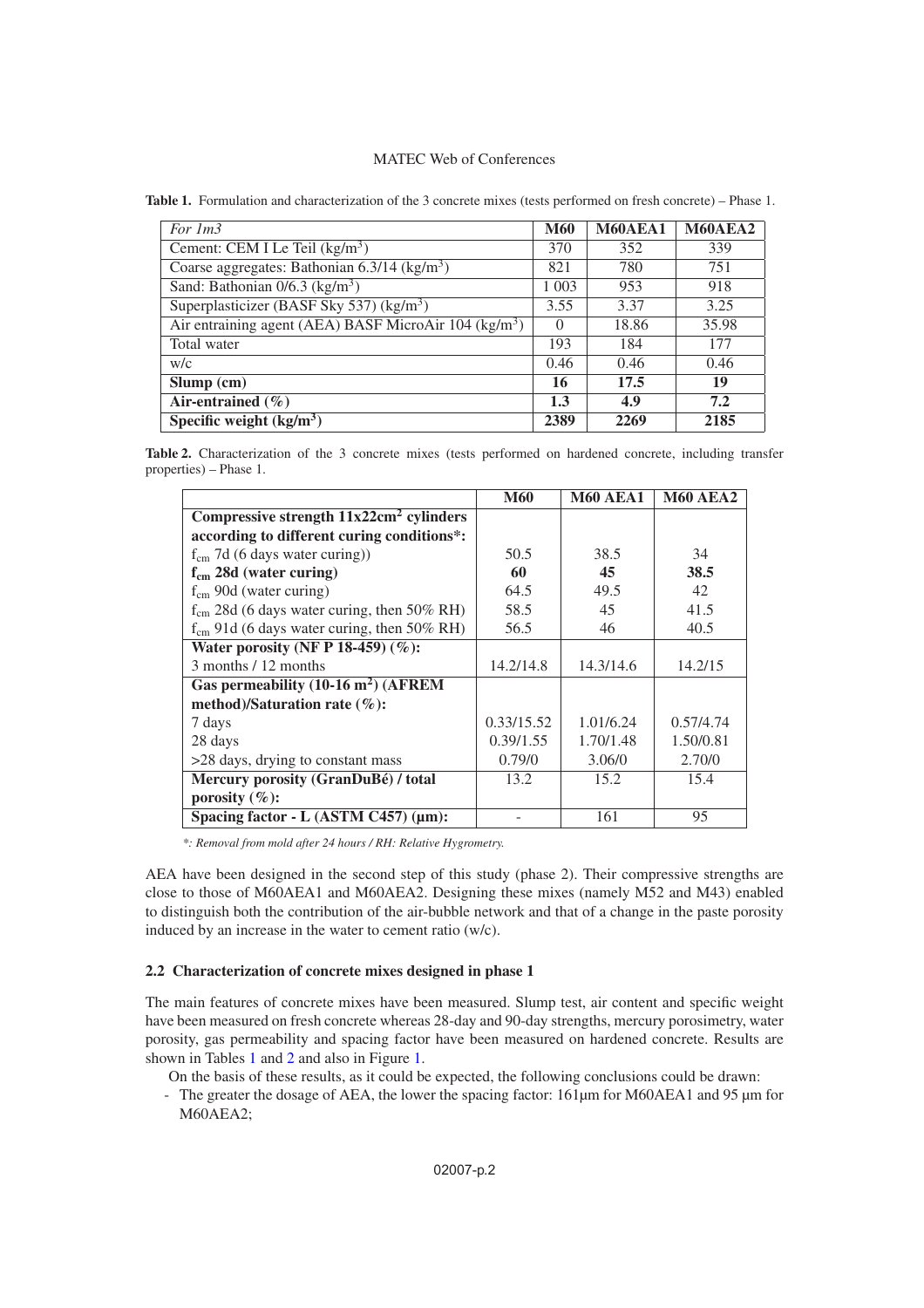# IWCS 2013

<span id="page-2-0"></span>

Figure 1. Gas permeability according to the saturation rate (on the left) and pore size distribution (mercury porosimetry) (on the right) for the 3 concrete mixes.

|                                          | M60  | M60AEA1 | M60AEA2 | M43  | M <sub>52</sub> |
|------------------------------------------|------|---------|---------|------|-----------------|
| W/c                                      | 0.46 | 0.46    | 0.46    | 0.62 | 0.55            |
| $Slump$ (cm)                             | 17   | 10      | 20      | 12   | 14              |
| Air-entrained $(\% )$                    | 1.6  | 5.5     | 8.5     | 1.6  |                 |
| $f_{cm}$ 7 days (6 days water curing)    | 54.5 | 41.0    | 32.5    | 34.0 | 42.5            |
| $f_{cm}$ 28 days (water curing)          | 64.5 | 47.0    | 39.0    | 44.5 | 54.0            |
| $f_{cm}$ 98+1 days (6 days water curing, | 64   | 48      | 38      | 49   | 53              |
| then $50\%$ RH)                          |      |         |         |      |                 |

<span id="page-2-1"></span>**Table 3.** Main features of the 5 concrete mixes – Phase 2.

*Removal from mold at 24 hours / Compressive strength measured on* <sup>11</sup> <sup>×</sup> <sup>22</sup>*cm*<sup>2</sup> *cylinders (MPa).*

- The greater the dosage of AEA, the lower the compressive strength: 60MPa for the reference mix M60 compared with 45 and 38.5MPa for the two mixes with AEA;
- The permeability of concrete mixes designed with AEA is greater than that of the reference mix M60 (Fig. [1\)](#page-2-0).

Moreover, the measured water porosities are very similar, which is probably due to the fact that vacuum saturation did not enable to saturate the pores corresponding to air-entrained. Hence, the water porosities obtained do not therefore take into account the porosity corresponding to the effect of the AEA. Finally, the measurements carried out by mercury intrusion show a difference between the distribution of the M60 pore size and that of the other two concrete mixes.

### **2.3 Characterization of concrete mixes designed in phase 2**

The main physical and mechanical features obtained in this second phase of the study are shown in Table [3](#page-2-1) for the 5 mixes.

# **3. ASSESSMENT OF SPALLING**

# **3.1 Phase 1: ISO and HCinc tests performed on small specimens (cylinders, small slabs and prisms)**

# **ISO TEST:**

Experiments on concrete specimens of various dimensions and shapes have been carried out under high temperatures during the first step of this study. This has enabled to evaluate the possibility to measure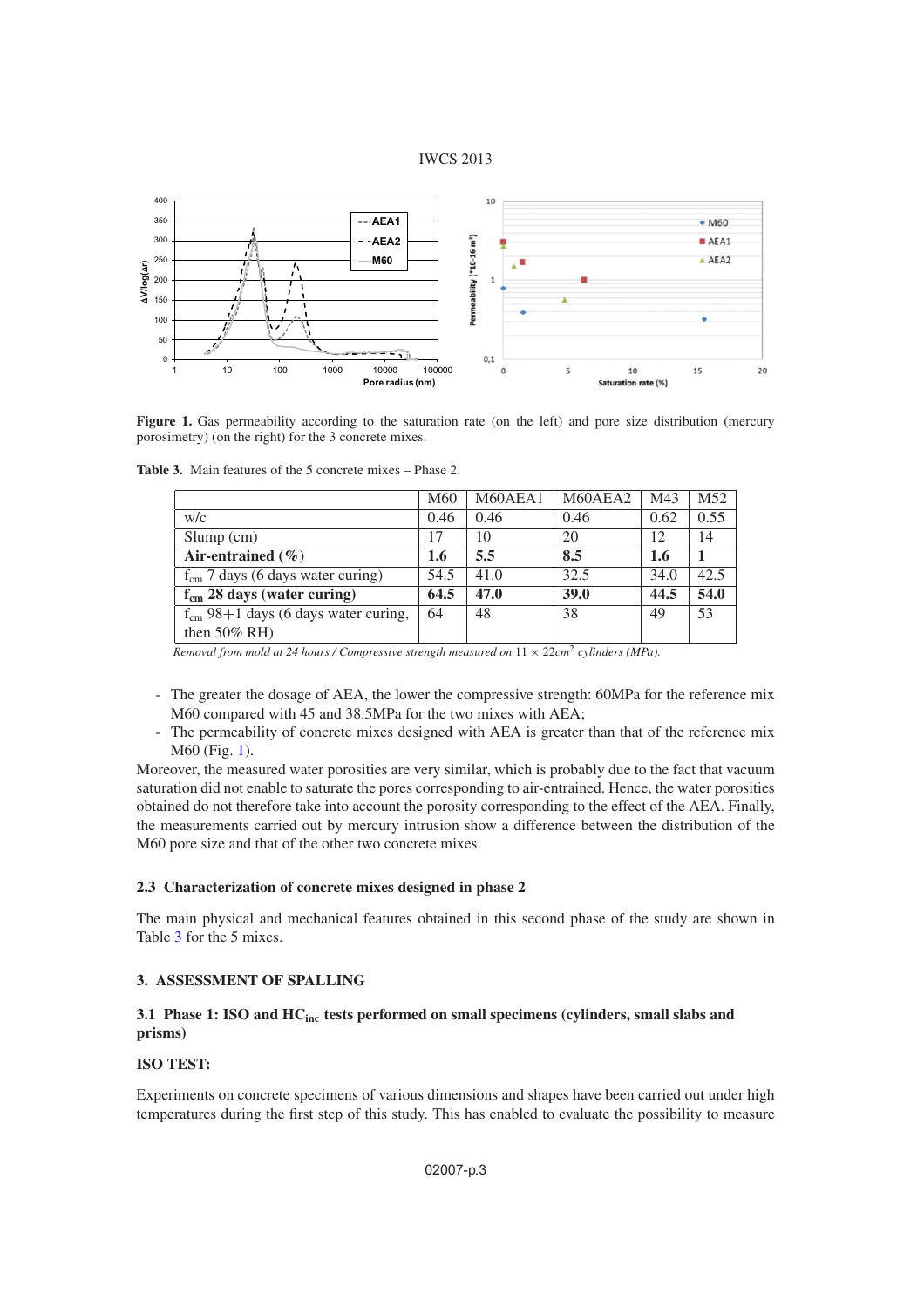

<span id="page-3-0"></span>

**Figure 2.** Cylinders and small slabs after ISO test (M60).

<span id="page-3-1"></span>

**Figure 3.** Photographs of prisms when getting them out from the furnace (ISO test: M60, M60AEA1 and M60AEA2).

concrete spalling by performing tests on specimens of limited dimensions  $(16 \times 32 \text{ cm}$  cylinders,  $40 \times 40 \times 10$  cm small slabs exposed on one side (Fig. [2\)](#page-3-0) and  $30 \times 30 \times 75$  cm prisms exposed on 4 sides). Cylinders and small slabs were exposed under both ISO and HCinc curves. Prisms were only exposed to the ISO curve. The results obtained on cylinders and small slabs turn out to be of little use due to heterogeneous or inconsistent results. Although these results were difficult to analyses, conclusive results were obtained on prisms. The beneficial effect of adding an AEA on the behavior of concrete exposed to fire could be highlighted by analyzing tests performed on the largest specimens (Fig. [3\)](#page-3-1). The water content of all concrete mixes was similar and less than 5% at the age of test (90 days). It should be noted that one of the M60 cylinders broke in two during the test.

After testing (Fig. [3\)](#page-3-1), one can observe that large pieces of concrete have broken off from the edges of the M60 prism and reinforcement is visible (corner spalling). The M60AEA1 prism has shown limited corner spalling and reinforcement is not visible. Finally, no spalling has been observed on the M60AEA2 prism.

Mass loss during testing is lower for the M60AEA2 prism (Fig. [4\)](#page-4-0). The M60 and M60AEA1 prisms have lost an edge between the 9<sup>th</sup> and 14<sup>th</sup> minute. The evolution of the mass loss of the M60 and M60AEA1 prisms is identical until the  $71<sup>th</sup>$  minute when the M60 prism loses large concrete pieces at the top of one side.

One can note that a few days after the end of test, the concrete surfaces exposed to fire are covered with lime. This white-colored powdery material is the result from the thermal decomposition of calcareous aggregates (CaCO<sub>3</sub>  $\rightarrow$  CaO + CO<sub>2</sub>).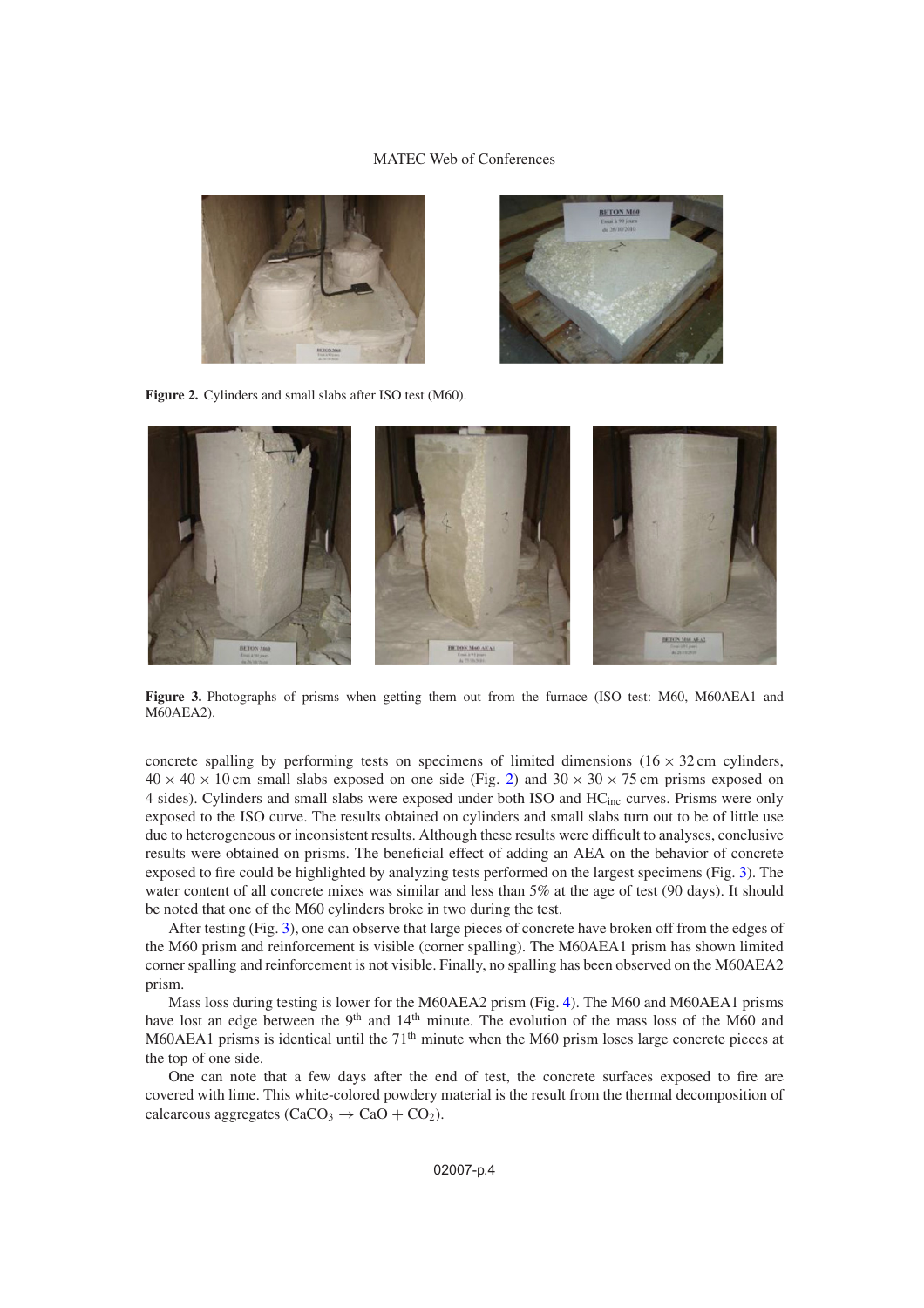#### IWCS 2013

<span id="page-4-0"></span>

**Figure 4.** Mass loss of the 3 concrete prisms during the ISO test.

<span id="page-4-1"></span>

Figure 5. Photographs of small slabs after HC<sub>inc</sub> testing.

#### **HCinc TEST:**

Only the cylinders and small slabs were tested under the HC<sub>inc</sub> curve. The specimens were sealed after 90 days in order to keep their water content identical to that of the specimens tested under the ISO curve, i.e. slightly less than 5%. The tests were carried out at 209 days.

Test results on small specimens were again inconsistent and revealed themselves of little use. All the cylindrical samples exhibited cracking on the face exposed to fire. Concerning small slabs, only the exposed face of the M60 slab has shown a significant spalling area of  $11 \times 8$  cm<sup>2</sup> with a depth of 4mm. The M60AEA2 slab has shown some very superficial small flakes and no spalling has been observed on the M60AEA1 slab (Fig. [5\)](#page-4-1). Moreover, the M60 and M60AEA1 slabs exhibited a denser surface cracking than the M60AEA2 slab. Finally, as for ISO tests, several days after the end of test, the concrete surfaces exposed to fire were covered by lime.

#### **3.2 Phase 2: ISO test on slabs**

In the second phase, results on the influence of AEA on spalling had to be confirmed at a larger scale on specimens of greater dimensions. Hence, ISO test has been carried out on  $100 \times 170 \times 15$  cm slabs in the CERIB's Prometheus furnace. Spalling has been measured according to a  $2 \times 2$  mm grid applied on the face exposed to fire. The tested specimens had an equivalent water content of about 4.5% at the age of test. The spalling results for the 5 mixes are shown in Table 4. The pictures of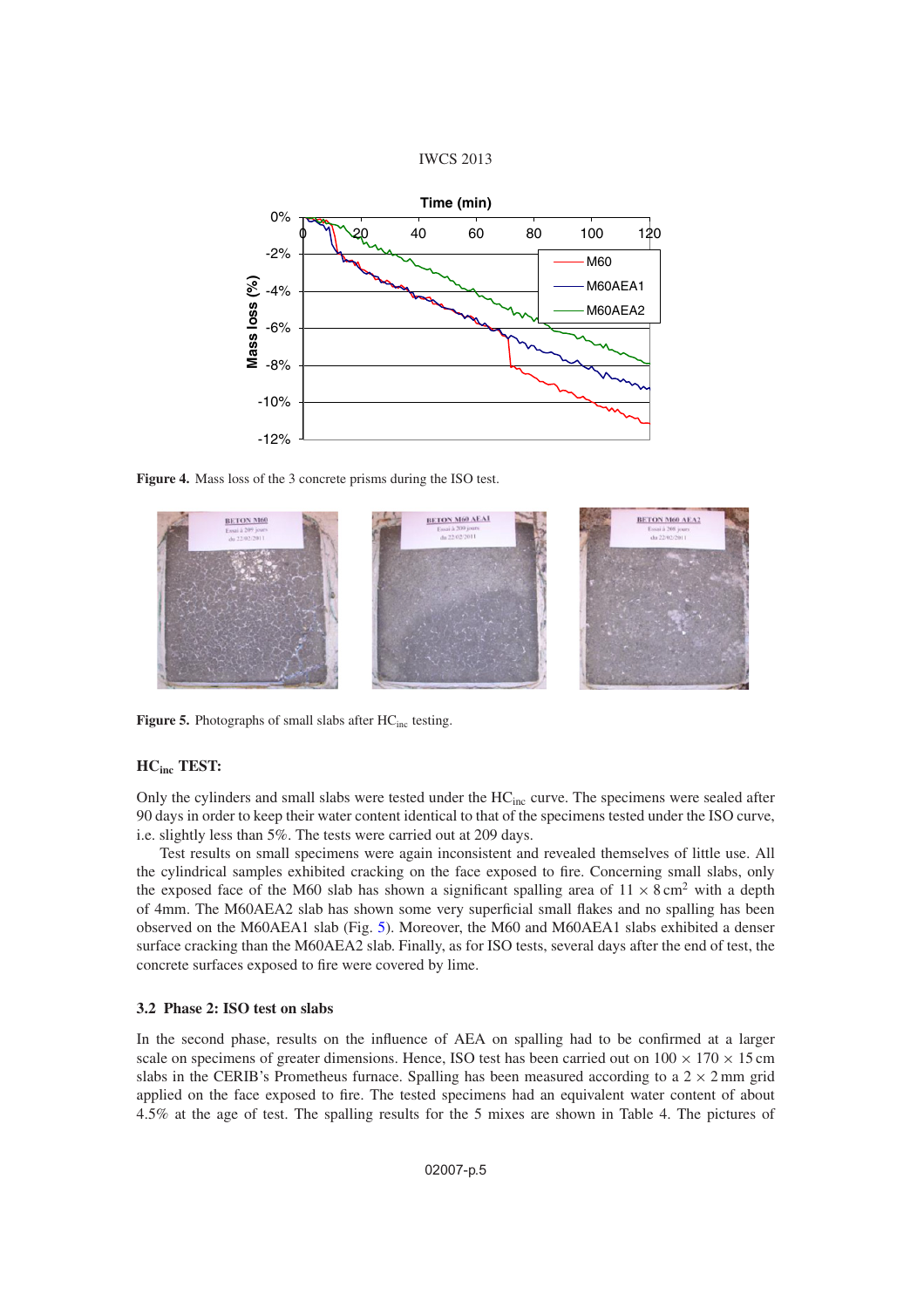|  |  | <b>Table 4.</b> Spalling results measured after ISO test on $100 \times 170 \times 15$ cm slabs. |  |  |
|--|--|--------------------------------------------------------------------------------------------------|--|--|
|--|--|--------------------------------------------------------------------------------------------------|--|--|

|      |      |             |      | M60   M60 AEA1   M60 AEA2   M43   M52 |
|------|------|-------------|------|---------------------------------------|
| 64.5 | 47.0 | <b>39.0</b> | 44.5 | 54.0                                  |
| 64   | 48   | 38          | 49   | 53.                                   |
| 79.2 | 4.8  | 3.6         | 10.3 |                                       |
| 13   |      |             |      |                                       |
|      |      |             |      |                                       |

<span id="page-5-0"></span>*Removal from mold at 24 hours / Compressive strength measured on*  $11 \times 22 \text{cm}^2$  *cylinders (MPa).* 



M52

**Figure 6.** Photographs of the 5 slabs after testing (ISO curve).

concrete surfaces exposed to fire are shown in Figure [6.](#page-5-0) Spalling with an average depth of 13 mm over a large area was obtained under the ISO curve on the M60 slab (about 80% of the exposed area), whereas only large pieces of concrete have broken off from the edges of the prism exposed on 4 sides during the previous phase of the study. These initial findings show the influence of the shape, size and exposure of the specimen on the spalling measurement and therefore probably the effects induced by thermal and hydric gradients. Furthermore, spalling is equivalent and very limited on the M60AEA1 and M60AEA2 slabs. These results show the favorable effect of AEA on spalling without however showing any significant influence of its dosage. The decarbonation of calcareous aggregates leads to a slight swelling observable over almost the entire surface area of the slabs. The hydration of this quicklime leads to the formation of a powder of slaked lime (Fig. [6\)](#page-5-0). This phenomenon should be distinguished from that of spalling since it occurs after the thermal stress, during the re-hydration of concrete. It depends on the characteristics of concrete (essentially on the mineralogical nature of aggregates).

Usually, spalling cannot be measured during testing. Insofar as the measured value is used for calculating the fire-resistance of a structure by accounting for spalling, it should at least be measured as soon as possible after the end of test and after cooling. When no spalling occurs, even if the mechanical features of concrete exposed to fire decrease, concrete continues to play its role of thermal insulation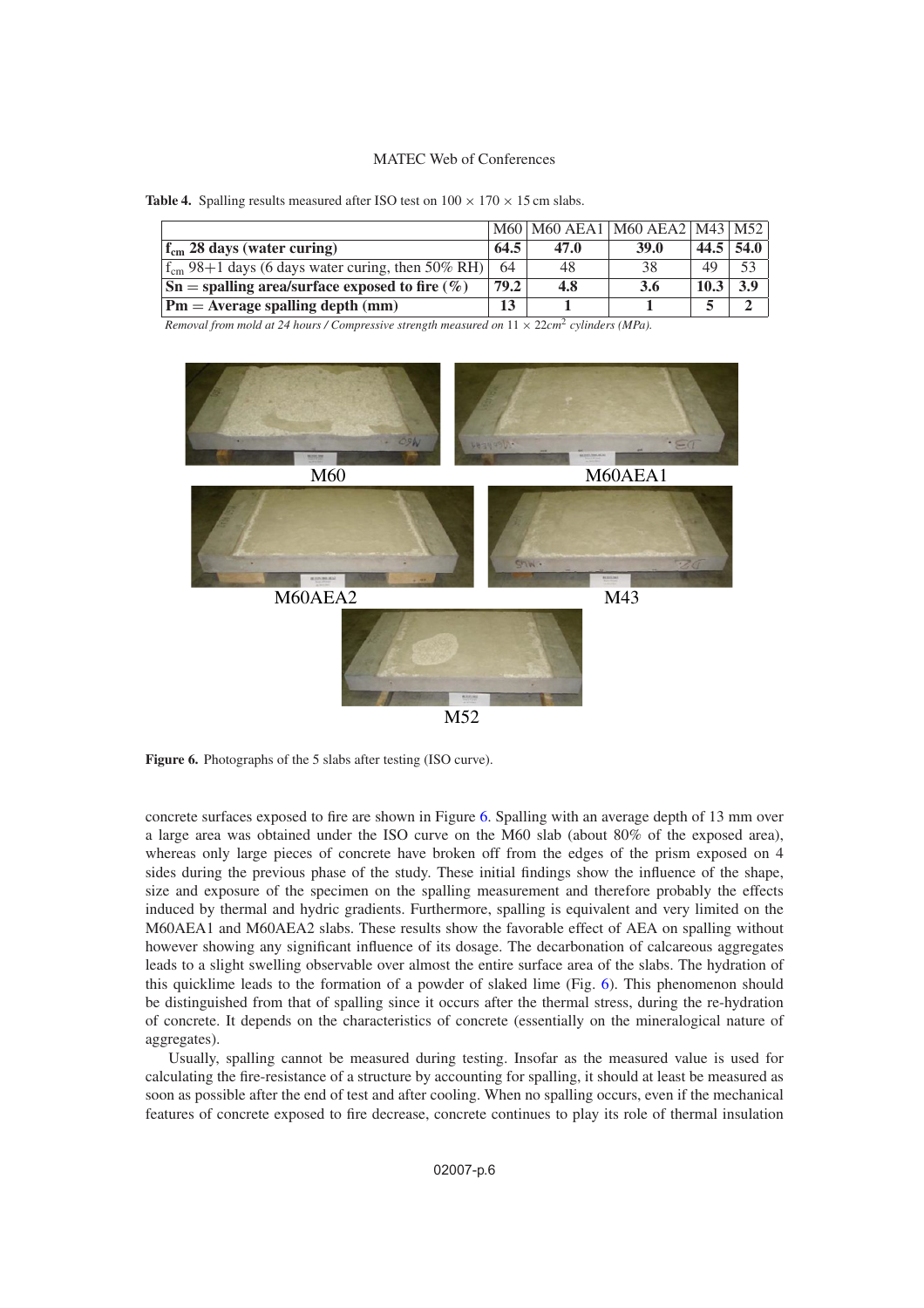

<span id="page-6-0"></span>

**Figure 7.** Influence of compressive strength on the risk of spalling.

with respect to reinforced bars. The difficulty however lies in separating phenomena when measuring spalling. Feedback shows distinct behaviors according to the concrete tested:

- Neat spalling caused by a thermo-hydro-mechanical phenomenon;
- Surface swelling caused by a chemical phenomenon depending on the mineralogical nature of aggregates;
- Melting of concrete and formation of a "crust" during cooling, which may separate from the specimen

These phenomena mean that the procedure for measuring the depth of spalling could be problematic and the measurement itself may turn out to be not relevant. One of the solutions may be to eliminate all the unstable fragments from the surface exposed to fire after testing and cooling. This is however no longer consistent with the use made of the measurement but nevertheless remains a safer solution with regards to the calculations.

Besides, at the end of the first phase of the study, the influence of a decrease in the compressive strength due to an increase into the w/c ratio or to the adding of an AEA was unclear. The design of two additional mixes M43 and M52 without AEA provides some clarification. In Figure [7](#page-6-0) a relationship between the inverse of the product of the spalling depth by the relative spalling area and the compressive strength may be postulated within the range of strengths explored. It seems that for strengths below 40MPa, the use of an AEA contributes nothing more than what could be obtained merely by increasing porosity (increase into the w/c ratio). On the other hand, for higher strengths it seems that the effect of the AEA is beneficial insofar as for the same mechanical strength the fire resistance appears greater. This trend however needs to be confirmed on a larger number of results.

# **4. CONCLUSION**

The spalling of the studied concrete mixes remained moderate under the ISO curve. The spalling values measured on the largest slabs are lower than those measured on smaller concrete specimens. The behavior of the smallest specimens exposed to fire was somehow erratic. Thus, this study has enabled to underline the difficulty to assess the spalling of concrete exposed to fire. This can be attributed to the boundary conditions and to the presence of water gradients. In addition, results led to the conclusion that the procedure of spalling assessment has to be more precisely described in order to reflect all the phenomena at the basis of spalling including the influence of aggregates (decarbonation of limestone aggregates and re-hydration of quicklime at the surface of concrete specimen). By comparing M60AEA1 and M43 whose compressive strengths are equivalent, one can conclude on the influence of